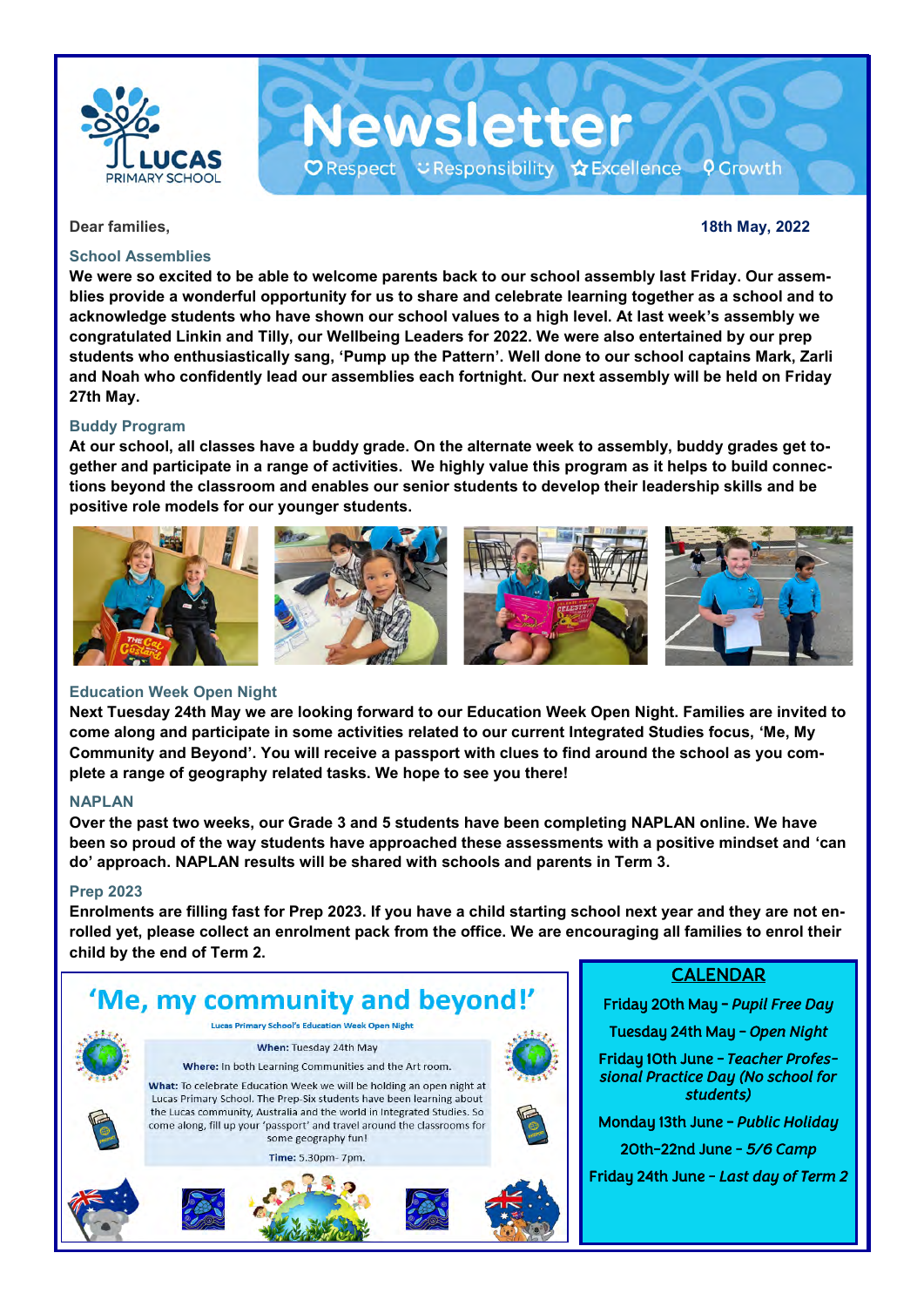



#### **Isabella Prep A**

**For being responsible by focusing when completing tasks independently.**

**Tiana Prep B**

**For always being organised and ready to learn.**



#### **Atticus Prep C**

**For listening carefully during teacher instruction and starting his work straight away.**

#### **Juliet 1/2 A**

**For being responsible by staying focused during learning time and using her time wisely.**



#### **Emily 1/2 B**

**For being ready to learn at the start of each lesson and using her time wisely.**

#### **Juvena 1/2 C**

**For being ready to learn at the start of each lesson and looking after her peers' belongings.**













#### **Lily 1/2 D**

**For always being ready to learn, organising her belongings quickly and using her time wisely.**



#### **Archie 1/2 E**

**For organising his belongings quietly, taking initiative and being a role model to all.**

#### **Ruby 3/4 A**

**For modelling responsibility to her peers in class and the yard. For taking care of school equipment.**

#### **Byron 3/4 B**

**For taking ownership of his learning and persevering with challenges.**

#### **Kane 4/5 A**

**For showing the value of responsibility in both his learning and in his actions.**

#### **Madison 5/6 A**

**For always being ready to learn each day, being honest and a great role model.**

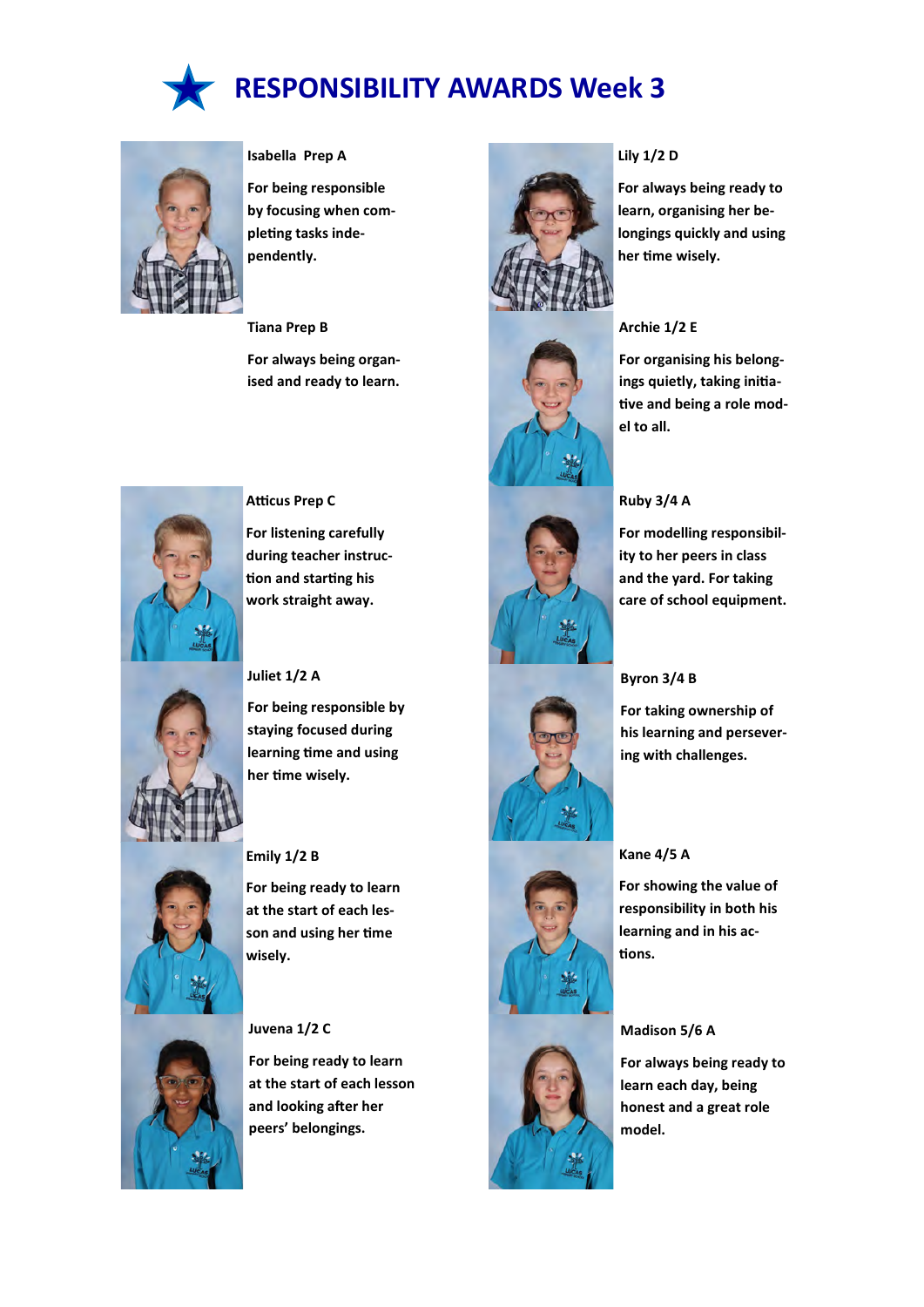# **RESPONSIBILITY AWARDS Week 3**



**For always being organised, enthusiastic and ready to learn.**



**For working hard to get the gym ready for the next class.**



#### **PERFORMING ARTS**

**1/2 B For making great choices to help learn their song.**

## **GRADE 1/2 LEARNING**

**In Integrated Studies, students have been learning about Geography and the significance people have to different places. They have plotted special places to them and their families on maps of Victoria, Australia and the world and began learning how significant 'Country' is and was to Aboriginal people. We have learnt about Acknowledgement of Country, Dreamtime Stories and the Wathaurong people. Students have enjoyed learning about the diversity of our country and how important it is to be inclusive and respectful of other cultures.**



**In Reading, students have been learning to make inferences about character feelings using the evidence from the text and their prior knowledge. Students have also been learning to summarise texts both orally and in written form using fiction and non-fiction texts.**



**In Numeracy, we have been learning about strategies to solve addition and subtraction problems. Students have explored strategies including counting on, counting back, friends of 10, doubles and near doubles. We have used a range of hands on materials to solve these problems and practised talking like a mathematician to explain our thinking.**



**topic 'Why is Ballarat the best place to live?'. They created a plan using a planning template** *to state their opinion and provide three arguments linked to the Big Ideas Poster. Students were encouraged to independently edit and enhance their writing and action feedback provided by the teacher. Students then published and illustrated their writing. They have also been working hard on their individual writing goals during all writing lessons.*

**In Writing, students have been writing an exposition about the**